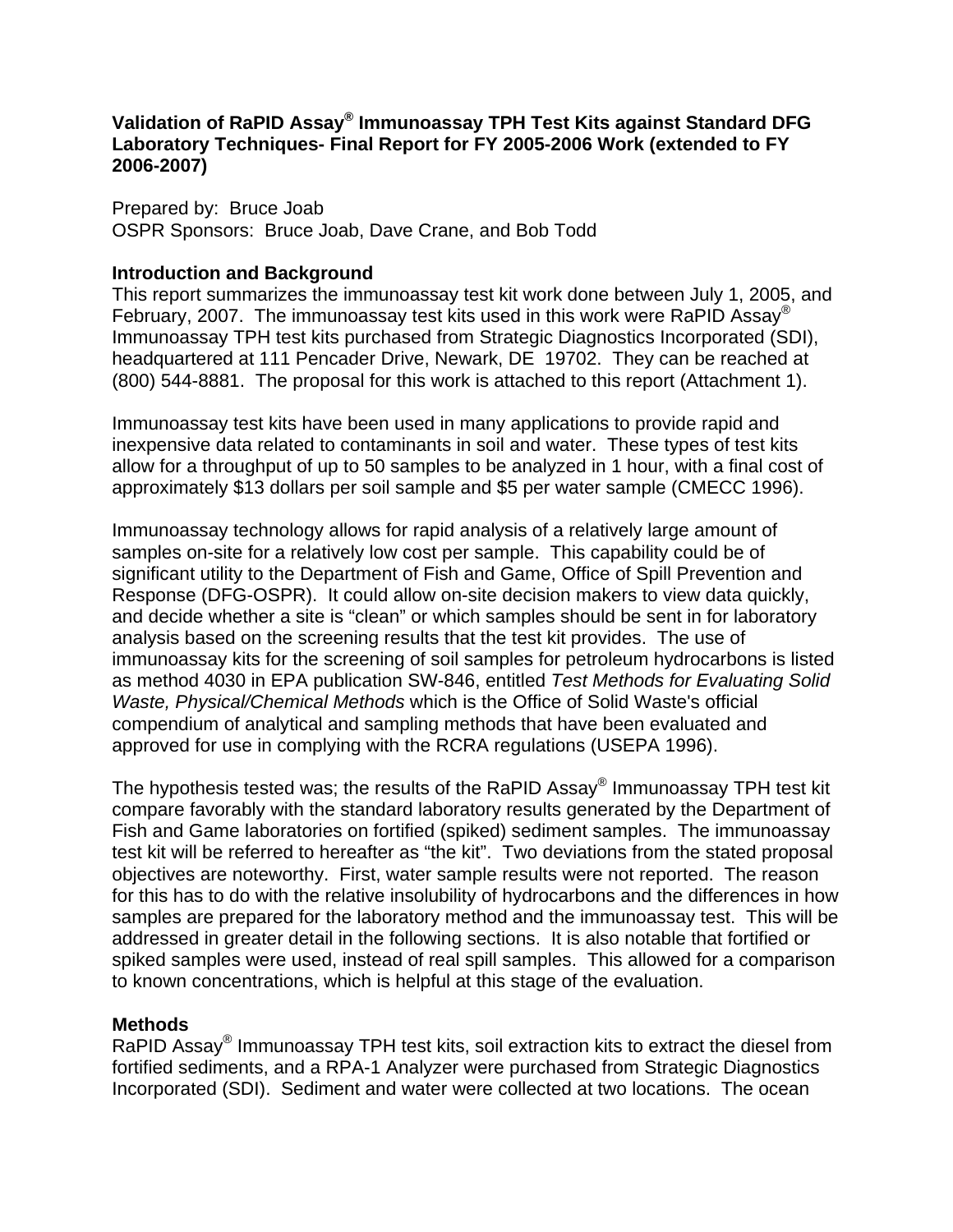location was a beach, North Salmon Creek Beach in Sonoma County, CA. The freshwater location was a beach at Lake Natoma near the Nimbus Dam in Rancho Cordova, CA. The goal was to test water and sediments at both high and low concentrations of petroleum product using three replicates per treatment. Originally, freshwater and saltwater matrices were to be studied as well as sand and freshwater sediments. However, due to the insolubility of petroleum in water, only sediment results were comparable to laboratory data and are being reported.

Testing began with water spikes of number two diesel (#2 diesel fuel) from the Union 76 station in Pollock Pines, CA. Dilutions of the diesel fuel were made in acetone to attempt to make the diesel soluble in water. This proved unsuccessful. A visible sheen was apparent in the spiked water samples. The immunoassay kit requires only a 200 µL sample size and since the sample is not homogeneous, this volume will not necessarily be representative of the entire sample. Since the standard DFG laboratory method 8015 uses a 1 liter sample size and extracts the sheen on the water surface, it became apparent that the two methods would produce results that would not be comparable. The decision was made to move forward with sediment sample analysis only.

All samples were spiked with either 10  $\mu$ L or 40  $\mu$ L of diesel fuel. Spiking was done using gas-tight syringes (Hamilton Company) to maximize precision and accuracy. Three replicates of beach sand and freshwater sediment were spiked in each trial. Some trials with acetone carrier-based spiking solutions were performed early in the work, but only results of sediment spikes made using pure diesel fuel have been reported, eliminating the possibility of effects from the carrier solutions. All spikes were made into the extraction jars containing the 10 grams of sediment, which is the mass of sediment that is called for in the test instructions. It was determined that 10 microliters was a low concentration spike within the kit's test range and that 40 microliters was a high range spike that would require a 1:10 dilution to be within the concentration range of the immunoassay test kit. Two different types of kits were tested. They were the BTEX/TPH (benzene, toluene, ethyl benzene, xylene / total petroleum hydrocarbon) kit and the polycyclic aromatic hydrocarbon (PAH) kit. The PAH kit was provided to OSPR at no charge by SDI after the BTEX/TPH kit results were reviewed by the company. Diesel fuel is within the carbon range for both of these immunoassay kits. Results that did not meet the quality control parameters specified in the kit instructions were discarded or noted as appropriate.

All laboratory analyses used the standard Department of Fish and Game Petroleum Chemistry Laboratory protocol U.S. EPA Method 8015B "Nonhalogenated Organics Using GC/FID" employing a gas chromatograph with a flame ionization detector. Sediments were extracted with methylene chloride and resulting extracts were dried with sodium sulfate, concentrated and analyzed.

#### *Dewatering Study*

This study included a dewatering procedure evaluation that could be relevant and meaningful for sediment tests following a petroleum release incident where sediments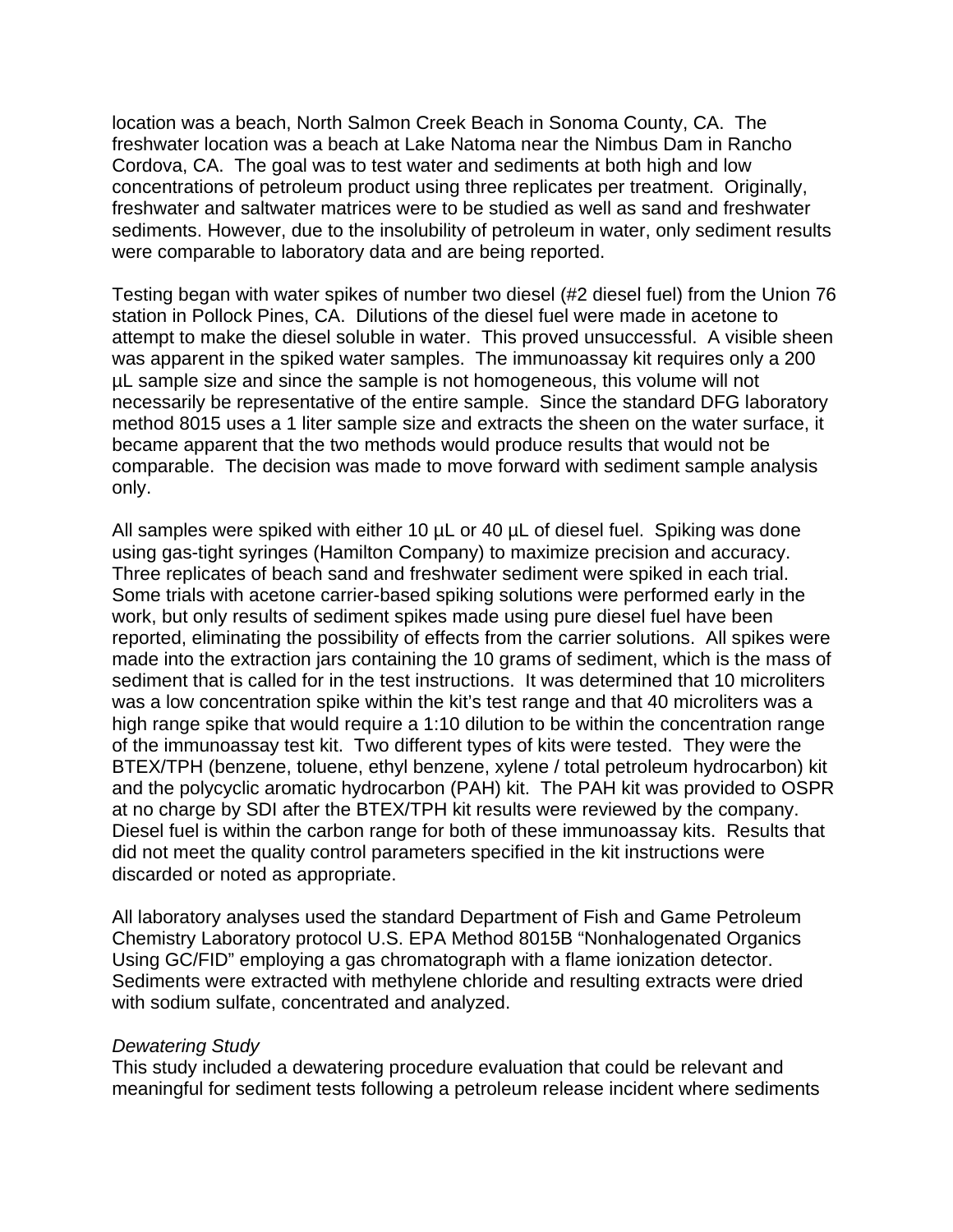will likely contain more than 30% moisture (an upper limit for the kits). A study was conducted to determine whether the company's procedure for dewatering sediment samples before analysis with the kit would produce reliable results. The freshwater sediment was used in this study. Three treatments were established, and each was conducted in triplicate. The treatments included; 1) less than 30% moisture (site sediment), 2) greater than 30% moisture (wetted) samples where water was added to site sediments, and 3) greater than 30% moisture which were dewatered (dewatered) treatments using the company's procedure. The dewatering procedure involved placement of the sediment sample into a coffee filter and applying pressure to the sample to force the water out, essentially squeezing the sample to remove moisture. Each sediment treatment was spiked with 10 µL of diesel fuel and analyzed using the BTEX/TPH immunoassay kit following extraction.

### **Results**

#### *Preliminary sediment moisture tests*

The kit instructions indicate that sediment samples must contain no more than 30% moisture to achieve accurate results. On 1/12/06 the fresh water sediment sample was determined to contain 23.1% moisture, and the beach sand was found to contain 5.2% moisture. On 6/23/06 a second fresh water sediment sample was determined to contain 24.7% moisture.

### *Gravimetric determination of diesel mass and spike concentrations*

A measured volume of diesel fuel, 40 µL, was weighed on an analytical balance at the laboratory (California Department of Fish and Game Petroleum Chemistry Laboratory, Rancho Cordova, California) to determine the actual mass of diesel fuel being spiked into the sediment samples. This 40 µL is one of the volumes used for spiking sediment samples in this investigation. The three measured masses were:

#1 - 0.03290 grams #2 - 0.03210 grams #3 - 0.03260 grams

The average of these 3 values was 0.03253 grams for a 40 µL aliquot of diesel fuel or 0.81333 mg/µL (equivalent to grams/mL) of diesel. An MSDS from Phillips Petroleum Company lists the specific gravity of no. 2 diesel fuel as ranging from 0.81–0.88 @ 60°F (Phillips Petroleum Co., 2002).

Since 10µL was spiked into the "10 µL" samples, there was a total of 0.0081333 grams or 8.1333 mg of diesel spiked onto the 10 grams of soil. Converting this to mg/kg units (ppm), this is 813.33 mg of diesel per kg of soil. The laboratory used fewer significant figures, arriving at 810 mg/kg of diesel for the actual spike concentration. For the "40 µL" spiked samples, 40 µLs of diesel fuel was applied to the 10 grams of soil in each extraction jar. So the concentration was 3253 mg/kg (ppm) in the "40 µL" spikes. Using fewer significant figures the lab used 3250 mg/kg (ppm) as the actual spike concentration.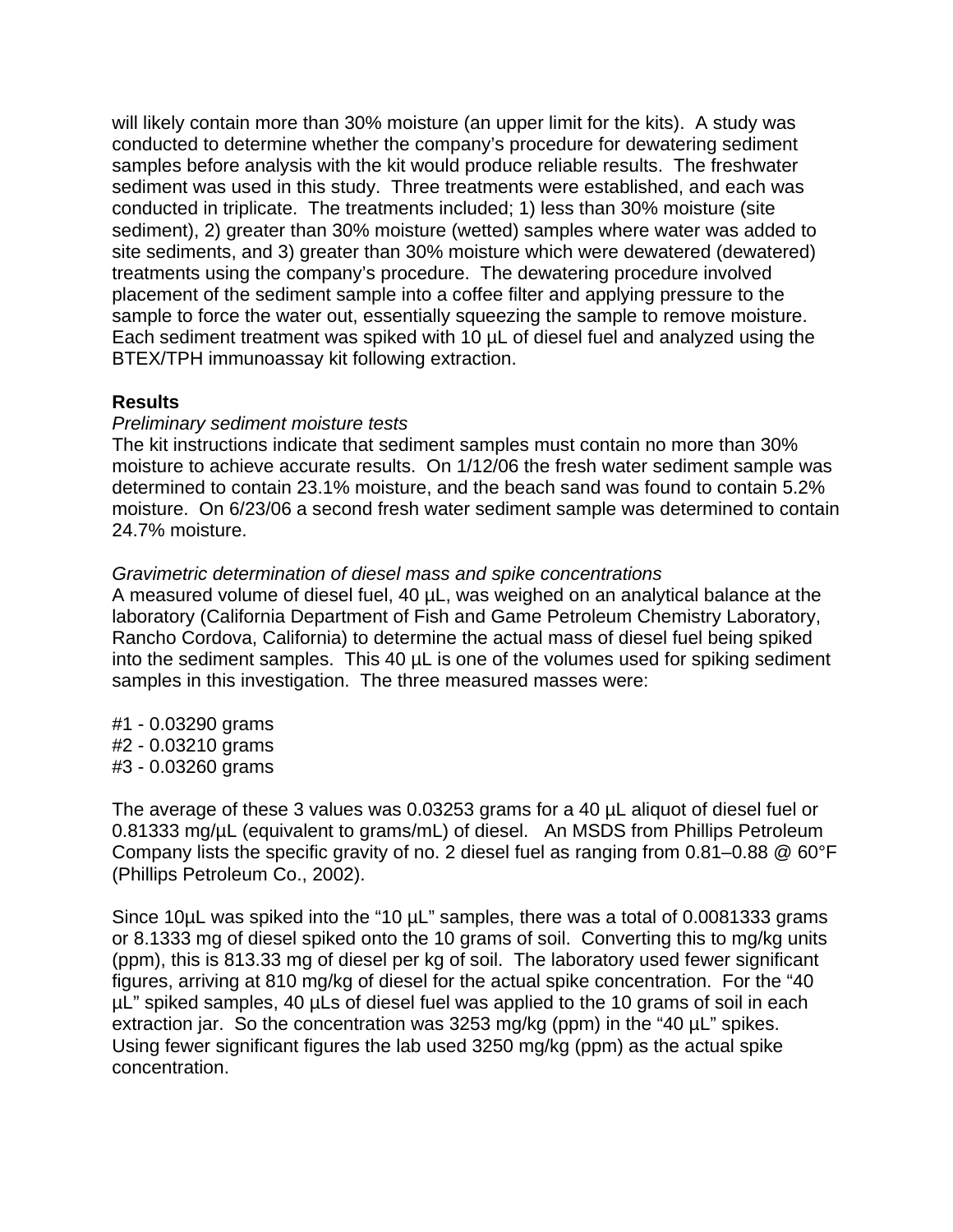#### *Chemistry Results*

The DFG laboratory results are presented in Table 1 below, which also lists the actual spiked concentration for each sample.

| Sample                       | Spiked Conc.<br>(ppm) | Meas. Conc.<br>(ppm) | Recovery (%) | Treatment Avg.<br>(mg/kg, ppm) |
|------------------------------|-----------------------|----------------------|--------------|--------------------------------|
| Freshwater Sediment-1 (10µL) | 810                   | 420                  | 52           |                                |
| Freshwater Sediment-2 (10µL) | 810                   | 580                  | 72           |                                |
| Freshwater Sediment-3 (10µL) | 810                   | 570                  | 70           | 523                            |
| Freshwater Sediment-1 (40µL) | 3250                  | 2800                 | 86           |                                |
| Freshwater Sediment-2 (40µL) | 3250                  | 2800                 | 86           |                                |
| Freshwater Sediment-3 (40µL) | 3250                  | 2800                 | 86           | 2800                           |
| Beach Sand-1 (10µL)          | 810                   | 640                  | 79           |                                |
| Beach Sand-2 (10µL)          | 810                   | 602                  | 74           |                                |
| Beach Sand-3 (10µL)          | 810                   | 590                  | 73           | 611                            |
| Beach Sand-1 (40µL)          | 3250                  | 3020                 | 92           |                                |
| Beach Sand-2 (40µL)          | 3250                  | 3010                 | 93           |                                |
| Beach Sand-3 (40µL)          | 3250                  | 2800                 | 85           | 2943                           |

Table 1. Measured Concentration and Percent Recovery of Spiked Diesel Fuel from Sediment and Sand Using EPA Method 8015.

The BTEX/TPH Kit results are presented in Table 2 below. All samples were run in triplicate on the date indicated. The kit reports BTEX concentration directly (1<sup>st</sup> and 3<sup>rd</sup> columns), and the diesel concentration was calculated using the calibration factors provided by SDI ( $2<sup>nd</sup>$  and  $4<sup>th</sup>$  columns). The average result of the triplicate analysis, as well as the standard deviation and coefficient of variation are reported as well. The coefficient of variation is the standard deviation divided by the mean. This statistic allows comparison of the variation of populations that have significantly different mean values, as is the case here with two different spike concentrations used.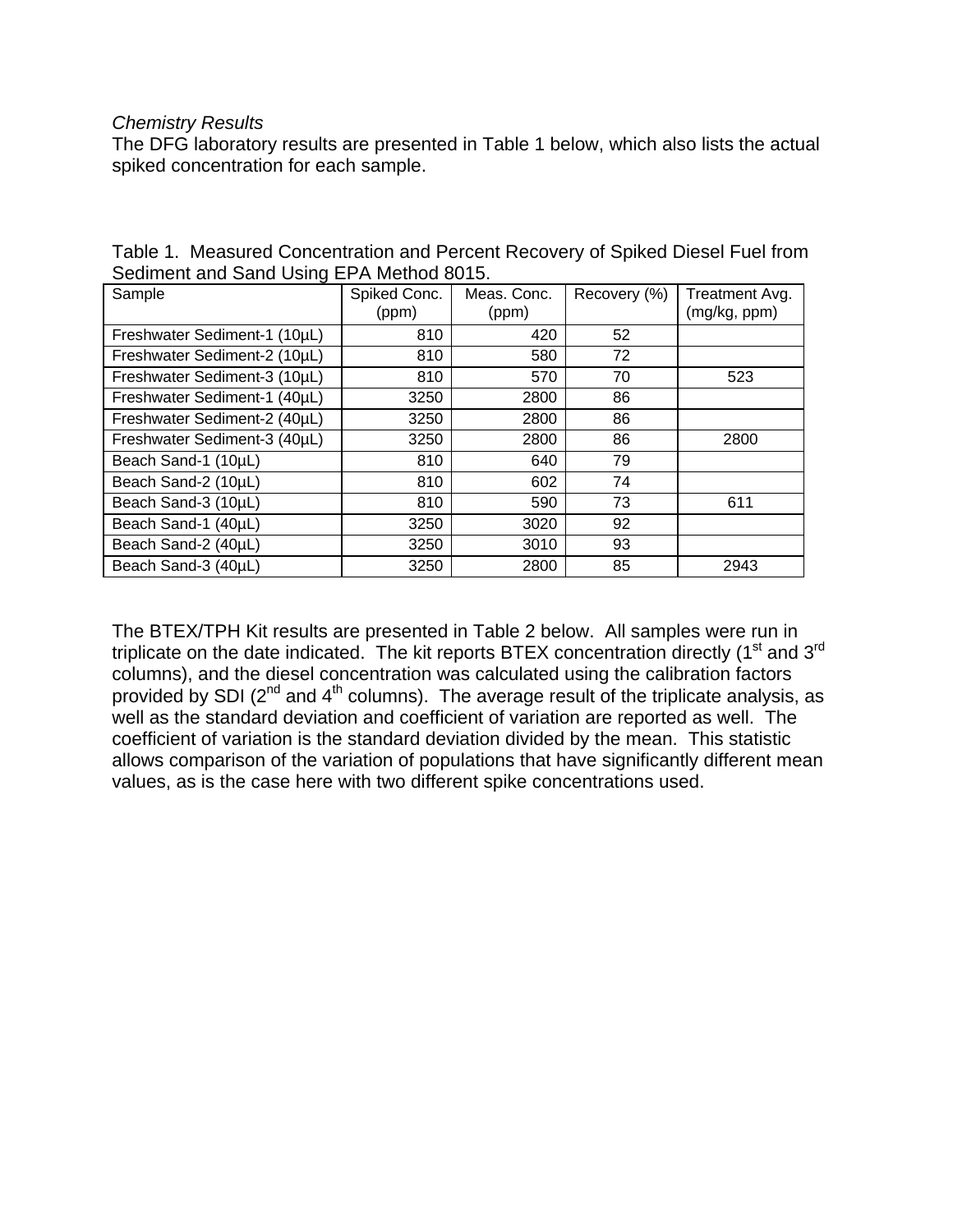| <b>Samples</b>                |            | 10 µL diesel spikes (3/23/06) |            | 40 µL diesel spikes (6/16/06) |
|-------------------------------|------------|-------------------------------|------------|-------------------------------|
|                               |            |                               |            |                               |
|                               | BTEX (ppm) | Diesel (ppm)                  | BTEX (ppm) | Diesel (ppm)                  |
| <b>Freshwater Sediment-1</b>  | 0.61       | 65                            | 0.25       | 278                           |
| Freshwater Sediment-2         | 0.92       | 98                            | 0.29       | 323                           |
| <b>Freshwater Sediment-3</b>  | 1.05       | 111                           | 0.26       | 288                           |
| Avg. of Replicates            | 0.86       | 91                            | 0.27       | 297                           |
| Std. Deviation                | 0.23       | 24                            | 0.02       | 24                            |
| Coefficient of Variation (CV) | 26.7%      | 25.9%                         | 8.2%       | 8.0%                          |
| Beach Sand-1                  | 1.89       | 197                           | 0.40       | 435                           |
| Beach Sand-2                  | 1.37       | 143                           | 0.37       | 406                           |
| Beach Sand-3                  | 1.38       | 145                           | 0.38       | 413                           |
| Avg. of Replicates            | 1.55       | 161                           | 0.38       | 418                           |
| Std. Deviation                | 0.30       | 30                            | 0.01       | 15                            |
| Coefficient of Variation (CV) | 19.4%      | 18.8%                         | 3.7%       | 3.5%                          |

Table 2. Total Petroleum Hydrocarbon (TPH) results using the SDI Total BTEX/TPH RaPID ASSAY® kit.

The PAH Kit results are presented in Table 3 below. All samples were run in triplicate on the date indicated, however at the 40 µL spike level one of the beach sand results had to be excluded since the result was greater than the value of the highest calibration standard (indicated as "hi" next to the result from the spectrophotometer). The kit reports PAH concentration directly, and the total fuel (diesel) concentration was computed later using the calibration factors provided by SDI. Note that PAH concentrations are in parts per billion (ppb) or µg/kg.

|                         | Table 3. Total Petroleum Hydrocarbons (TPH) results using the SDI PAH RaPID |
|-------------------------|-----------------------------------------------------------------------------|
| ASSAY <sup>®</sup> kit. |                                                                             |

| <b>Samples</b>                |           | 10 µL diesel spikes (12/19/06) | 40 µL diesel spikes (12/21/06) |                  |
|-------------------------------|-----------|--------------------------------|--------------------------------|------------------|
|                               | PAH (ppb) | Total Fuel (ppm)               | PAH (ppb)                      | Total Fuel (ppm) |
| <b>Freshwater Sediment-1</b>  | 27.7      | 87.6                           | 211                            | 656              |
| Freshwater Sediment-2         | 28.7      | 91.0                           | $907^1$                        | $3082^1$         |
| <b>Freshwater Sediment-3</b>  | 29.5      | 93.7                           | 154                            | 470              |
| Avg. of Replicates            | 28.6      | 90.8                           | 182                            | 563              |
| Std. Deviation                | 0.91      | 3.1                            | 40.4                           | 132              |
| Coefficient of Variation (CV) | 3.2%      | 3.4%                           | 22.2%                          | 23.4%            |
| Beach Sand-1                  | 27.3      | 86.4                           | 406                            | 1313             |
| Beach Sand-2                  | 27.3      | 86.4                           | 187                            | 578              |
| Beach Sand-3                  | 28.2      | 89.3                           | 751                            | 2522             |
| Avg. of Replicates            | 27.6      | 87.3                           | 448.0                          | 1471             |
| Std. Deviation                | 0.5       | 1.7                            | 284.2                          | 982              |
| Coefficient of Variation (CV) | 1.8%      | 1.9%                           | 63.4%                          | 66.8%            |

 $1$  Results with strikethrough text are invalid because the concentration exceeded the high calibration standard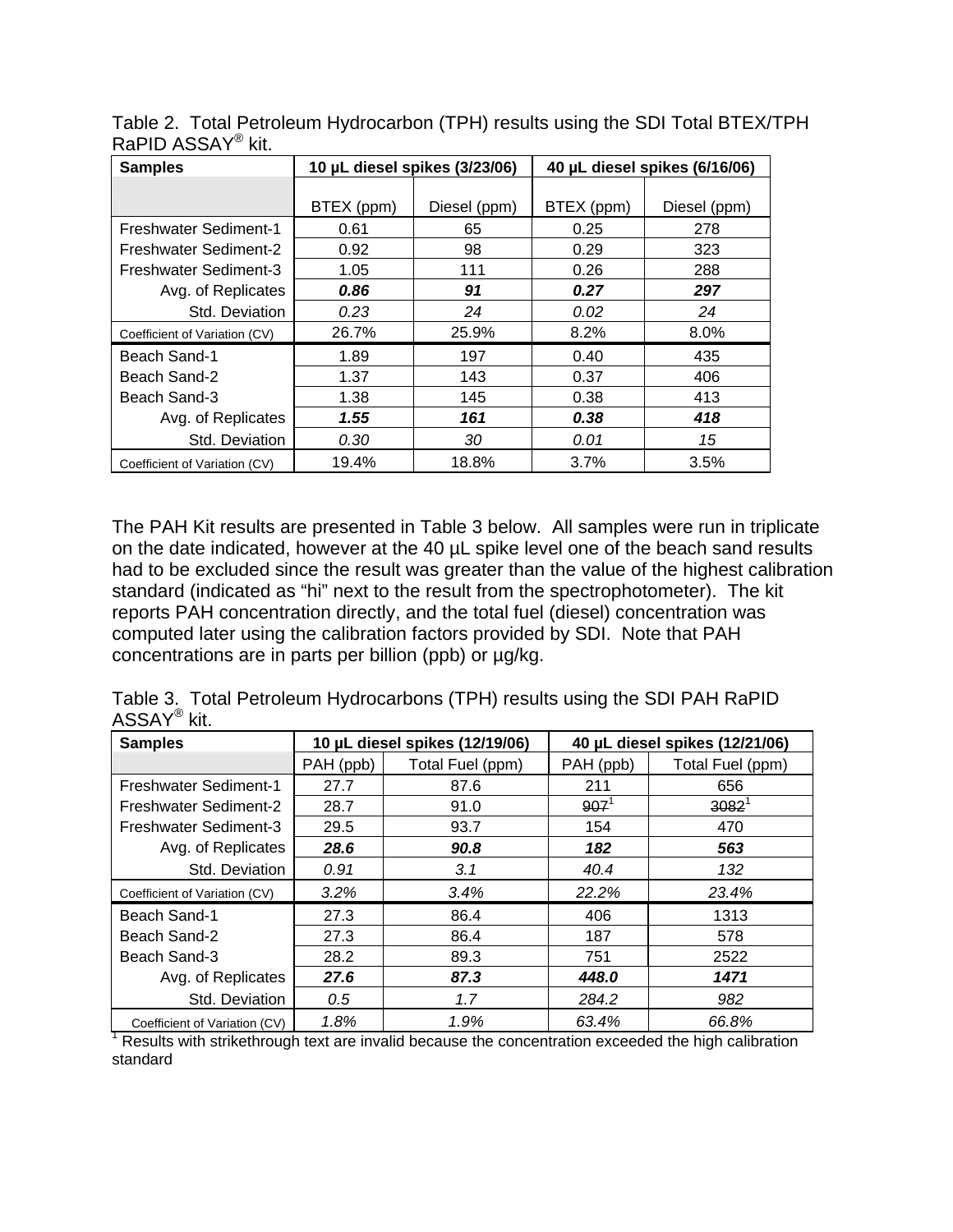A comparison of all results for the 10µL spikes of diesel fuel, including the laboratory (EPA 8015) method, the BTEX kit, and the PAH kit, are shown in Table 4 below. The percentage that the test kit results represent compared to the laboratory results are also shown in this table. The t-test results showed that all of the BTEX and PAH kit results from both freshwater sediment and beach sand were significantly different from the laboratory results (p< 0.05). Figure 1 displays these results graphically.

Table 4. Comparison of EPA Method 8015 (Lab) Results with BTEX Kit and PAH Kit TPH Results for Sediment and Sand Fortified with 10 µL of Diesel Fuel

|                            |                               |                                         | Average Values, all chemistry results are in units of ppm TPH |                                          |                                              |                                             |
|----------------------------|-------------------------------|-----------------------------------------|---------------------------------------------------------------|------------------------------------------|----------------------------------------------|---------------------------------------------|
| <b>Samples</b>             | <b>Spike</b><br>Amt.<br>(ppm) | Lab<br><b>Result</b><br>(8015)<br>(ppm) | <b>BTEX Kit</b><br><b>Result</b><br>(ppm)                     | <b>PAH Kit</b><br><b>Result</b><br>(ppm) | <b>BTEX Kit</b><br>% of Lab<br><b>Result</b> | <b>PAH Kit</b><br>% of Lab<br><b>Result</b> |
| <b>Freshwater Sediment</b> | 810                           | 523                                     | $91.5*$                                                       | $90.8*$                                  | 17.5%                                        | 17.3%                                       |
| <b>Beach Sand</b>          | 810                           | 611                                     | $161*$                                                        | $87.3*$                                  | 26.4%                                        | 14.3%                                       |

 $*$ = significantly different from the laboratory result by a t-test ( $p$ < 0.05).

Figure 1. Comparison of EPA Method 8015 (Lab) Results with BTEX Kit and PAH Kit TPH Results for Sediment and Sand Fortified with 10 µL Diesel Fuel

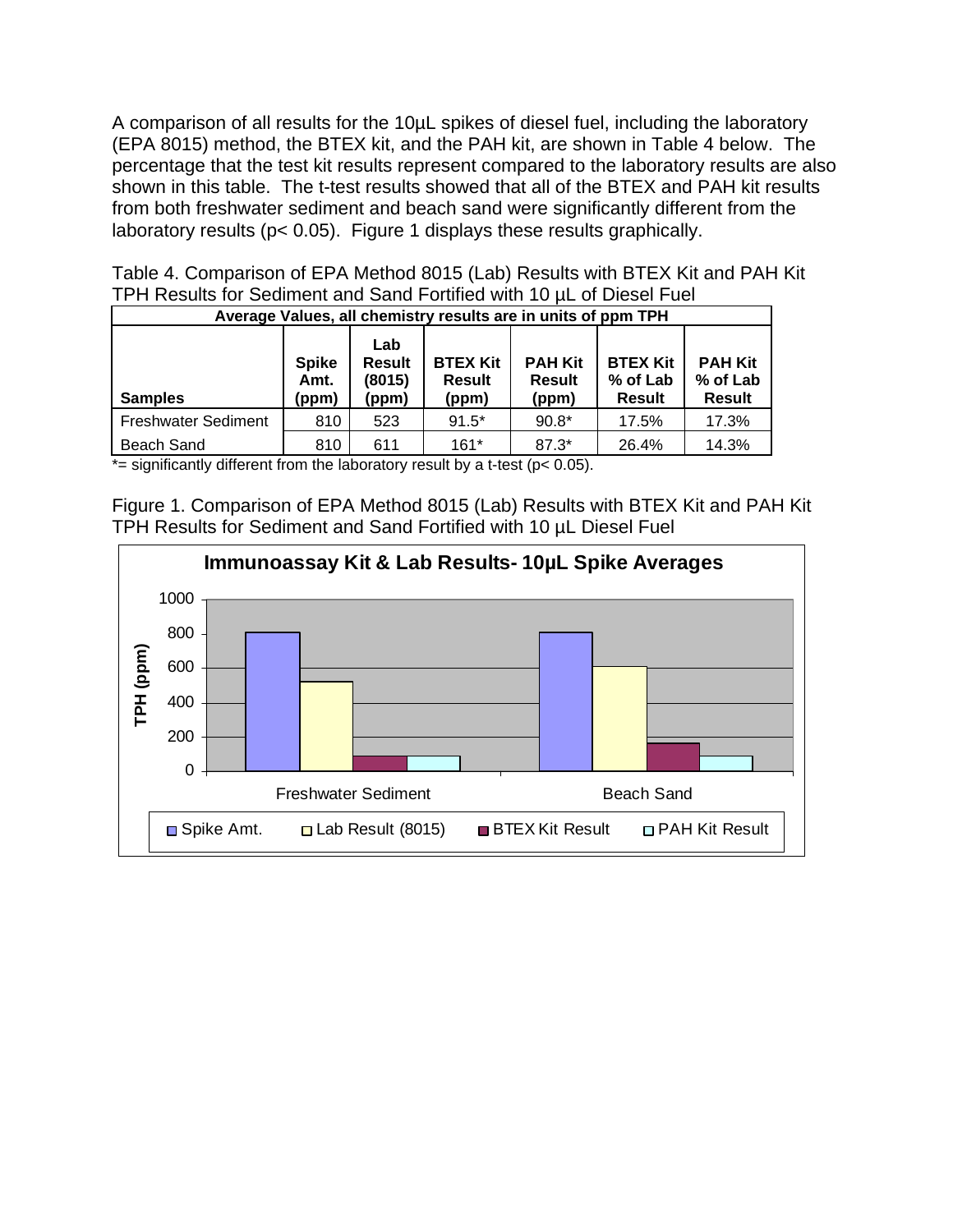A comparison of all results for the 40µL spikes of diesel fuel, including the laboratory (EPA 8015) method, the BTEX kit, and the PAH kit, are shown in Table 5 below. The percentage that the test kit results represent compared to the laboratory results are also shown in this table. The t-test results showed that all of the BTEX and the freshwater sediment PAH kit results were significantly different from the laboratory results (p< 0.05). Figure 2 displays these results graphically.

| Table 5. Comparison of EPA Method 8015 (Lab) Results with BTEX Kit and PAH Kit |  |  |  |
|--------------------------------------------------------------------------------|--|--|--|
| TPH Results for Sediment and Sand Fortified with 40 µL Diesel Fuel             |  |  |  |

|                            |                               |                                         | Average Values, all chemistry results are in units of ppm TPH |                                          |                                              |                                             |
|----------------------------|-------------------------------|-----------------------------------------|---------------------------------------------------------------|------------------------------------------|----------------------------------------------|---------------------------------------------|
| <b>Samples</b>             | <b>Spike</b><br>Amt.<br>(ppm) | Lab<br><b>Result</b><br>(8015)<br>(ppm) | <b>BTEX Kit</b><br><b>Result</b><br>(ppm)                     | <b>PAH Kit</b><br><b>Result</b><br>(ppm) | <b>BTEX Kit</b><br>% of Lab<br><b>Result</b> | <b>PAH Kit</b><br>% of Lab<br><b>Result</b> |
| <b>Freshwater Sediment</b> | 3250                          | 2800                                    | $297*$                                                        | 563*                                     | 10.6%                                        | 20.1%                                       |
| Beach Sand                 | 3250                          | 2943                                    | 418*                                                          | 1471                                     | 14.2%                                        | 50.0%                                       |

 $\overline{f}$  = significantly different from the laboratory result by a t-test (p< 0.05).

Figure 2. Comparison of EPA Method 8015 (Lab) Results with BTEX Kit and PAH Kit TPH Results for Sediment and Sand Fortified with 40 µL Diesel Fuel

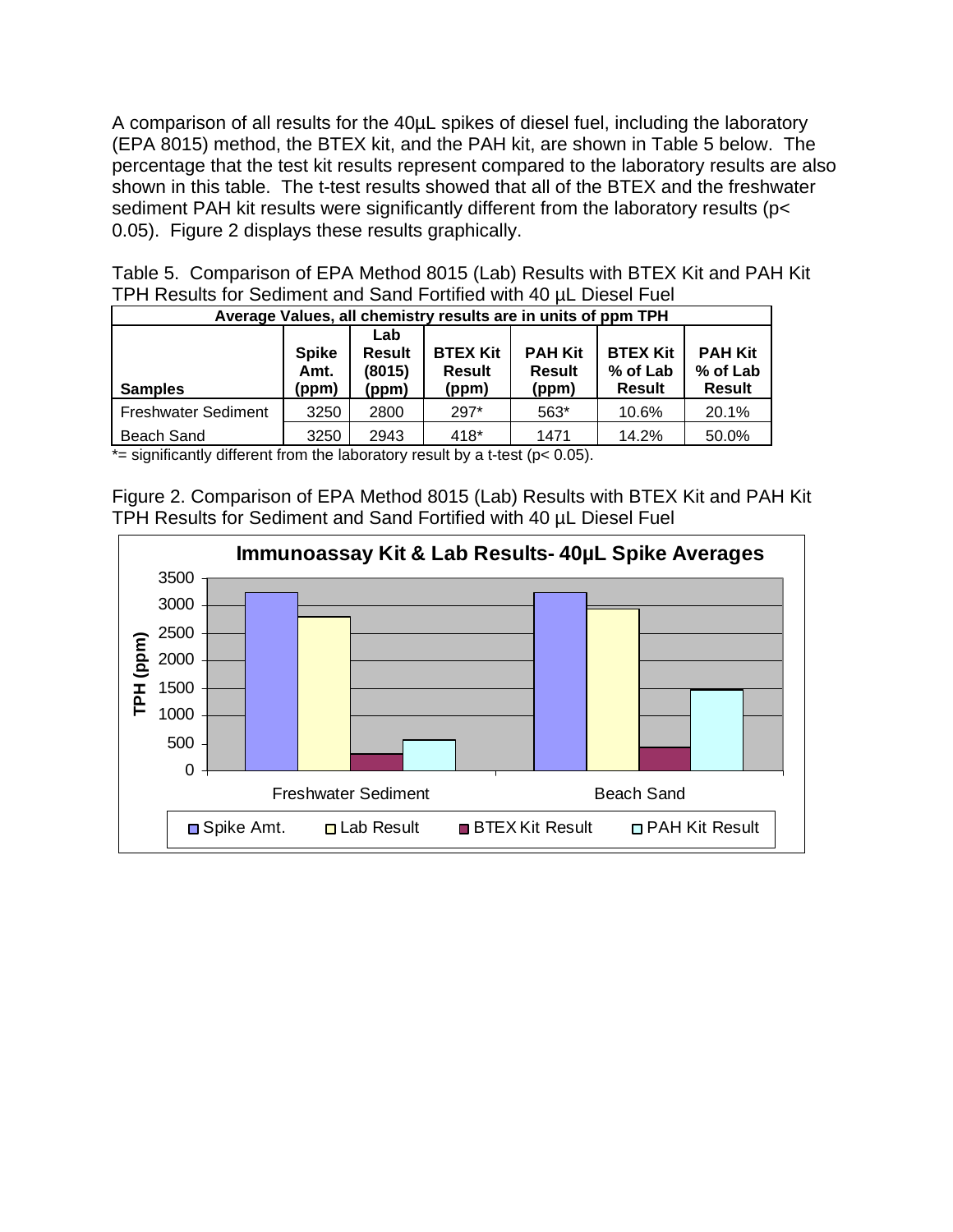## *Dewatering Procedure*

The dewatering procedure data indicates that the dewatering process (dewatered sediment treatment) produces recovery results that are close to (86%) the untreated (site sediment treatment) results. All three samples were fortified with the same amount (10 µL) of diesel fuel. These results are presented in Table 6 below.

| Table 6. Results of the dewatering test, showing untreated site sediment, wetted |  |
|----------------------------------------------------------------------------------|--|
| sediment, and dewatered sediment tests.                                          |  |

| Treatment                 | n | <b>Average Conc.</b><br>(ppm diesel) | Std. Dev. |
|---------------------------|---|--------------------------------------|-----------|
| <b>Site Sediment</b>      |   | 57.4                                 | 47.4      |
| <b>Wetted Sediment</b>    |   | 30.2(53%)                            | 10.4      |
| <b>Dewatered Sediment</b> | ി | 49.3 (86%)                           | 16.1      |

<sup>1</sup>value in parentheses is the percentage of the untreated "site sediment" value for comparison purposes

### **Discussion**

The immunoassay test kit was relatively easy to use, but the user should either receive the SDI-sponsored training or be proficient with laboratory work including repeat pipettor technique, the use of an analytical balance, and be experienced in using the test kits before attempting to use this on an actual case.

The kits will not give comparable results to the laboratory data for water samples since the immunoassay procedure only tests the dissolved fraction of the petroleum product, where the laboratory procedure captures the dissolved fraction as well as the surface film or sheen. In instances where the determination of dissolved hydrocarbon concentrations are the goal, the kit may produce useful data.

There was a notable amount of variability in test kit results for all test conditions. The amount of variability observed in sample results from a given test condition (*ie*. freshwater 40uL spikes with the BTEX kit), with coefficients of variation ranging from 1.8 to 66.8%, may be acceptable when this kit is evaluated as a screening tool. Considering the amount of variability observed, laboratory validation of some of the sample concentrations is important, and should be considered a recommended practice for any spill site where these kits are used.

The data suggest that the matrix (sediment or soil type) may influence the results, suggesting that a site soil should be used in generating the correction factor. Ocean beach results, using 40µL spikes with the PAH kit, were 50% of the laboratory result while all other recoveries ranged from 10-26% of the laboratory result. This particular treatment result was the only one that was not significantly different than the laboratory result.

Our data suggests that the drying procedure is effective, producing an average results that was 86% of the unaltered site sediment (all analyses done with immunoassay kit only). If sediment or soil samples contain 30% moisture or greater, then the drying procedure is recommended for use on the samples prior to analysis with the kits.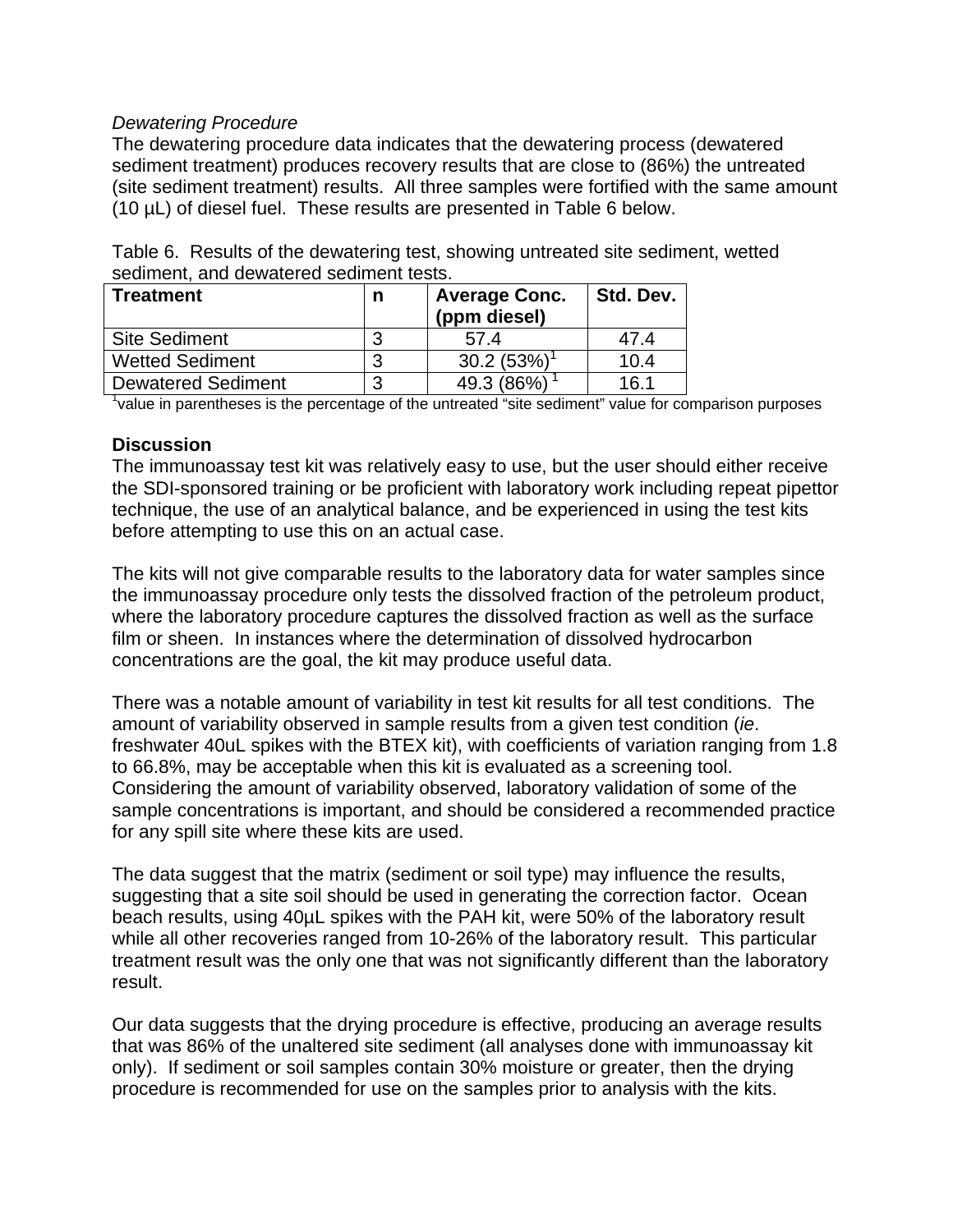The accuracy of the kit results produced using the manufacturer's published procedure was not found to be sufficient for OSPR's data needs. Results were shared with SDI, and a company technical representative agreed that a site-specific correction factor was a recommended practice to be applied to test kit results. The application of a correction factor should be performed with site sediments or soils using a sample of the spilled petroleum product so that there can be a gravimetrically determined (weighed) concentration to compare kit results to. Unitless correction factors based on the results from Tables 4 and 5 are reported in Table 7 below. They were computed by dividing the actual concentration by the kit-reported result. They vary between 2.2 and 11.0, due to the notable variability in the results. These are the factors that would be appropriate to apply to the test kit results to arrive at a more accurate total petroleum hydrocarbon result for any sediment samples tested with the kits. The variation in these correction factors, especially between the two concentrations tested in each treatment, is of concern to OSPR. Correction factors that vary with concentration are not very useful when environmental samples where the concentrations are unknown. Further investigation may help clarify the reasons for the variability in computed correction factors, and whether the correction factors can be used to improve the accuracy enough to meet the data quality needs of OSPR. The result of applying the correction factors to the results from both the BTEX/TPH and PAH kits are shown in Table 8.

| <b>Samples</b>         | <b>BTEX Kit</b><br><b>Correction</b><br><b>Factor</b><br>$(10\mu L)$ | <b>PAH Kit</b><br><b>Correction</b><br><b>Factor</b><br>(10µL) | <b>BTEX Kit</b><br><b>Correction</b><br><b>Factor</b><br>(40µL) | <b>PAH Kit</b><br><b>Correction</b><br><b>Factor</b><br>$(40\mu L)$ |
|------------------------|----------------------------------------------------------------------|----------------------------------------------------------------|-----------------------------------------------------------------|---------------------------------------------------------------------|
| Freshwater<br>Sediment | 8.9                                                                  | 8.9                                                            | 11.0                                                            | 5.8                                                                 |
| <b>Beach Sand</b>      | 5.0                                                                  | 9.3                                                            | 7.8                                                             | 2.2                                                                 |

Table 7. Correction factors to apply to the kit results. These are calculated from the average of the kit results in Tables 4 and 5.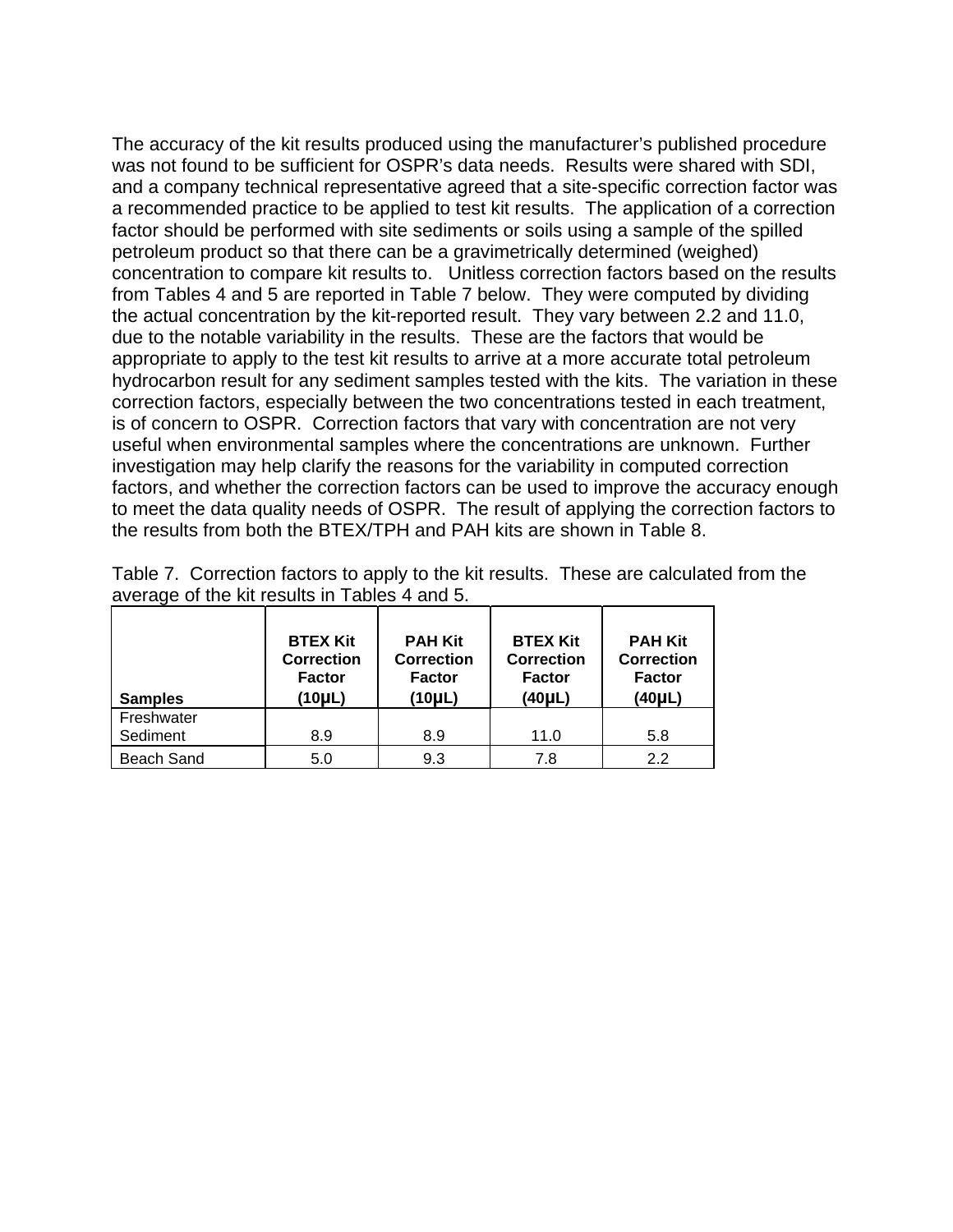|                               |                                 | 10 µL diesel spikes (810 ppm)      |                                 | 40 µL diesel spikes (3250 ppm)     |
|-------------------------------|---------------------------------|------------------------------------|---------------------------------|------------------------------------|
| <b>Samples</b>                | <b>BTEX</b> kit<br>(diesel ppm) | <b>PAH kit</b><br>Total Fuel (ppm) | <b>BTEX</b> kit<br>(diesel ppm) | <b>PAH kit</b><br>Total Fuel (ppm) |
| Freshwater Sediment-1         | 578                             | 782                                | 3051                            | 3789                               |
| Freshwater Sediment-2         | 867                             | 812                                | 3544                            | 17794                              |
| <b>Freshwater Sediment-3</b>  | 985                             | 836                                | 3156                            | 2711                               |
| Avg. of Replicates            | 810                             | 810                                | 3250                            | 3250                               |
| Std. Deviation                | 210                             | 27.3                               | 260                             | 762                                |
| Coefficient of Variation (CV) | 25.9%                           | 3.4%                               | 8.0%                            | 23.4%                              |
| Beach Sand-1                  | 986                             | 801                                | 3380                            | 2900                               |
| Beach Sand-2                  | 718                             | 801                                | 3160                            | 1278                               |
| Beach Sand-3                  | 726                             | 828                                | 3210                            | 5572                               |
| Avg. of Replicates            | 810                             | 810                                | 3250                            | 3250                               |
| Std. Deviation                | 152                             | 15.7                               | 115                             | 2169                               |
| Coefficient of Variation (CV) | 18.8%                           | 1.9%                               | 3.5%                            | 66.7%                              |

Table 8. Total Petroleum Hydrocarbon (TPH) results following application of correction factors using the SDI Total BTEX/TPH and PAH RaPID ASSAY<sup>®</sup> kits.

# *Costs per Sample*

The cost of all the work done in this investigation, not including salaries or the costs of an analytical balance or Vortex Genie (existing PCL equipment), was \$6036.80. A total of 95 samples were analyzed, not including the calibration standards and controls. That equates to a per sample cost of \$63.55 per sample. That cost per sample would decrease with an increase in the number of samples, since much of the cost was for one-time equipment costs such as the RPA-1 RaPID Analyzer (a spectrophotometer) that cost \$1951.34. Costs per sample, at \$63.55 per sample, were higher than those reported by the California Military Environmental Coordination Committee (\$13 per soil sample, CMECC 1996).

## **Conclusions**

- 1. Because of sampling differences in water matrices and the fact that the carrier solvents tested did not make diesel fuel completely soluble in water, results from this kit and the DFG laboratories are not comparable. No laboratory data was collected on water phase tests for such a comparison. The immunoassay provides results only for the dissolved phase and excludes the product on the surface (sheen), where the laboratory method would have captured both the dissolved portion and the product on the surface (sheen).
- 2. Our data revealed that the reproducibility (precision) of the kits did not meet OSPR's expectations using the number of replicates used in this investigation (n=3). More investigation into the precision is recommended before any recommendation to OSPR is made regarding the use of these kits in spill response or NRDA data collection.
- 3. Prior to the application of a correction factor, the accuracy of the kit results as tested, was not acceptable for OSPR's data needs. As recommended by the company, a site specific and product specific calibration factor should be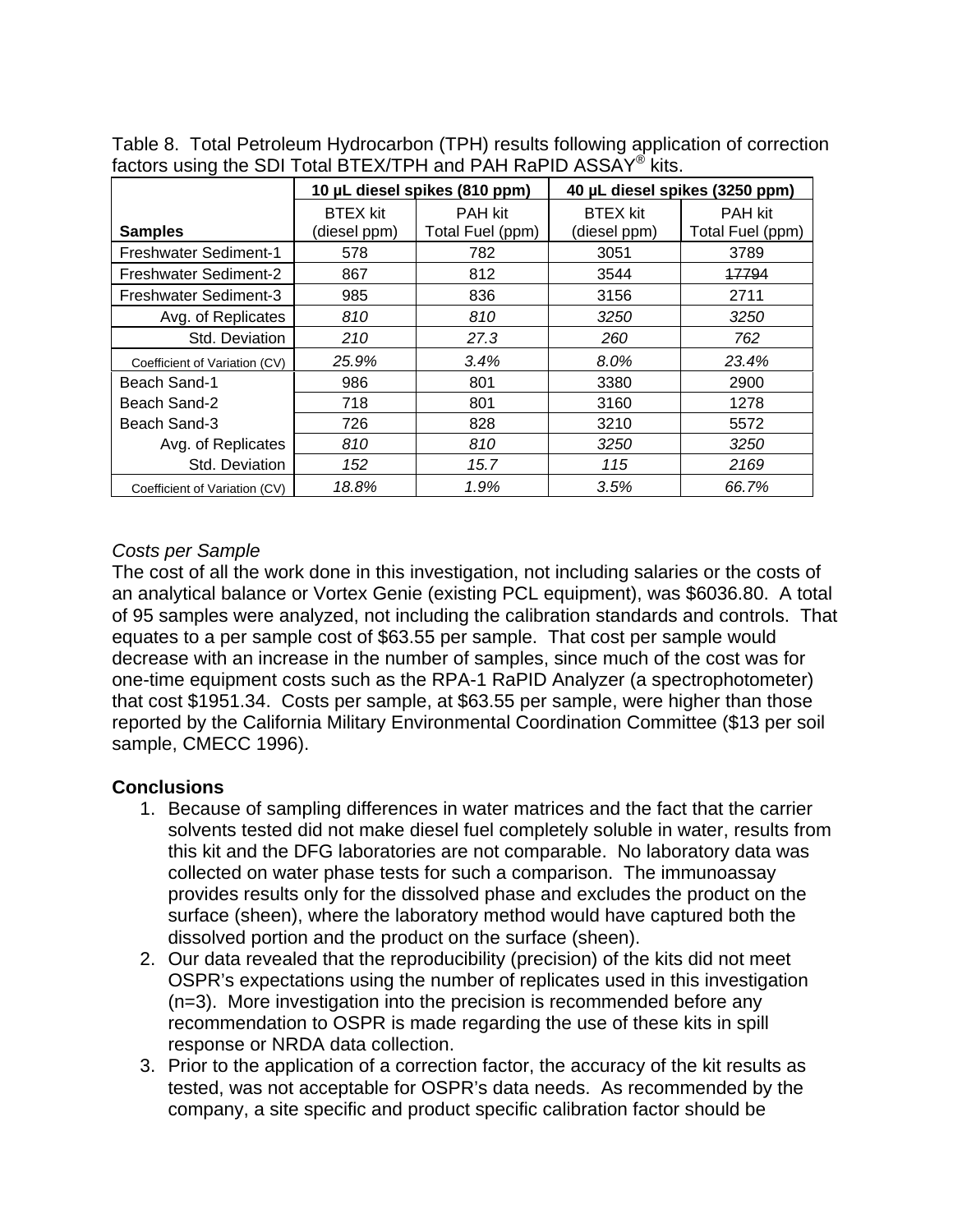developed for each application of the test kit. The correction factors developed in this study, however, were not consistent (*e.g.* there were different factors for the two different spike concentrations). So, unless this is resolved in further studies, the application of correction factors to results is not currently a solution that we can recommend to OSPR that will make the results from these kits acceptable for data collection in spill-related work.

- 4. Beach sand results appear different than the freshwater sediment results, especially for the 40µL spikes using the PAH kit. Most recoveries were in the 10- 26% range of the laboratory result for the BTEX and PAH test kits, except for the beach sand test of the 40µL spike using the PAH test kit which yielded 50% of the laboratory result.
- 5. Our data suggests that the drying procedure is effective, producing a measured average that was 86% of the unaltered site sediment which contained less than 30% moisture. If sediment or soil samples contain 30% moisture or greater, then the drying procedure is recommended for use on the samples prior to analysis using the immunoassay kit.

Recomendations:

- 1. Laboratory staff or other staff trained to use the kit should be the ones to perform the analyses during spill situations.
- 2. Tests in other environments with other fuel products would be very useful in determining the broader applicability and durability of this kit in the work that OSPR performs.
- 3. An investigation to better quantify the precision of the kits, as noted in item #2 in the conclusions above, is recommended. This should be done both with and without sediment extractions. We anticipate that these experiments would be done with three treatments; 1) 7-10 samples fortified with the kit's control solution (contains a known concentration of the analyte) run without any soil or sediment extractions (added directly to the tubes used in the immunoassay procedure), 2) 7-10 samples run on the kits following sediment extractions, and 3) 7-10 sediment extractions run with the U.S. EPA Method 8015B (GC-FID) method commonly used by the laboratory. The results will help quantify the precision of the immunoassay kits as well as the extraction kits, and allow for a comparison to the standard laboratory analytical method.

## **Acknowledgements**

Susan Sugarman, Shane Stahl, and Jim McCall all assisted with this work and we appreciated and acknowledge their valued assistance. We also thank Marida Martin for her review of this report.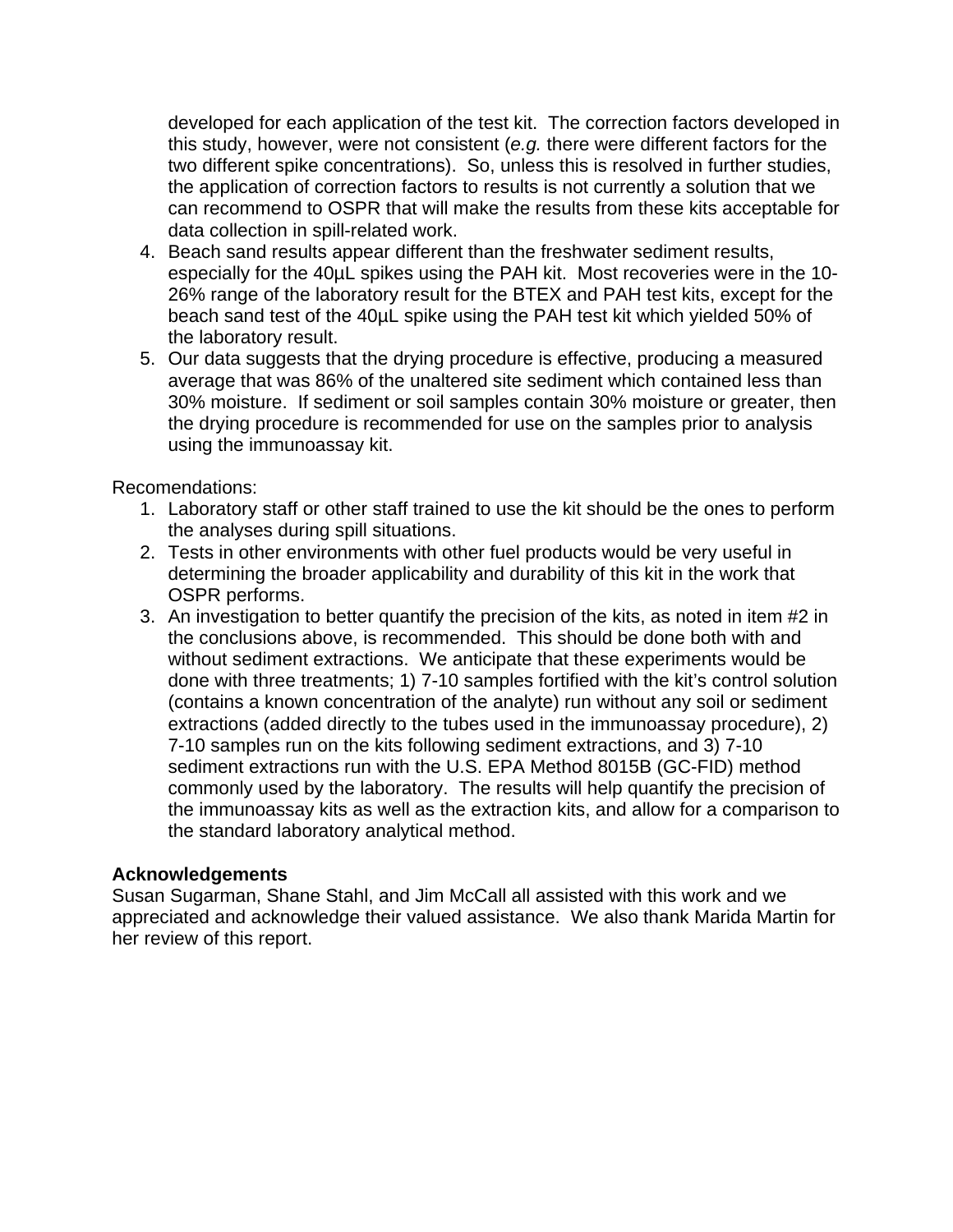## **References**

California Military Environmental Coordination Committee (CMECC), Chemical Data Quality/Cost Reduction Process Action Team, 1996. *Field Analytical Measurement Technologies, Applications, and Selection.* April. Available at http://www.epa.gov/Region9/qu/pdfs/measure-technol.pdf Appendix A available at http://www.epa.gov/Region9/qu/pdfs/mtappendixa.pdf

Phillips Petroleum Co., 2002, Material Safety Data Sheet, No. 2 Diesel Fuel

United States Environmental Protection Agency (USEPA), 1996. *Method 4030 Soil Screening for Petroleum Hydrocarbons by Immunoassay.* December. Available at http://www.epa.gov/epaoswer/hazwaste/test/4\_series.htm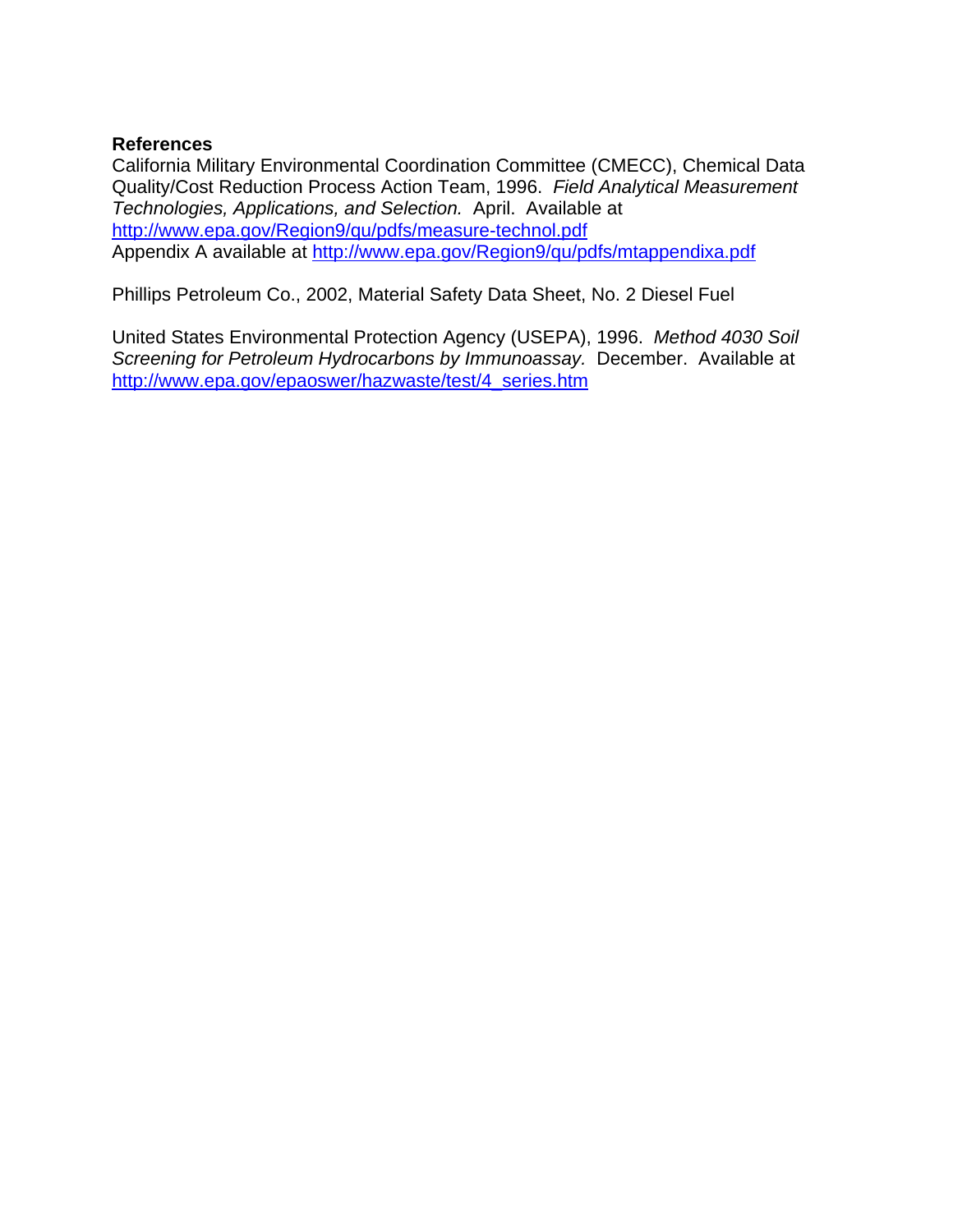# **Attachment 1- Original Proposal**

# **Validation of RaPID Assay® Immunoassay TPH Test Kits against Standard DFG Laboratory Techniques**

OSPR Sponsor Information: Bruce Joab (in cooperation with Dave Crane and Staff), 1700 K Street, Sacramento CA 95814. Phone: (916) 322-7561, e-mail: bjoab@ospr.dfg.ca.gov

**Hypothesis and Objectives**: Immunoassay test kits have been used in many applications to provide rapid and inexpensive data related to contaminants in soil and water. For example, the Central Coast Regional Water Quality Control Board has accepted data generated using immunoassays for total petroleum hydrocarbon (TPH) screening because of demonstrated good correlation with laboratory data and overall effectiveness at Vandenberg Air Force Base (CMECC 1996). These test kits allow for a throughput of up to 50 samples to be analyzed in 1 hour, with a final cost of approximately \$13 dollars per soil sample and \$5 per water sample (CMECC 1996). Immunoassay kits for the screening of soil samples for petroleum hydrocarbons have a USEPA test method number of SW-846, method 4030 (USEPA 1996).

The hypothesis that we propose to examine is; The results of the RaPID Assay<sup>®</sup> Immunoassay TPH test kit compare favorably with the standard laboratory results generated by the Department of Fish and Game laboratories on real oil spill sediment and water samples. This is simply a validation to see if these kits work as well on actual oil spill samples as they do on more weathered types of oil found at other contaminated sites. Additionally, we would like to evaluate some spiked samples with known concentrations of oil to assess test kit accuracy. Common interferences such as biogenic sheen, high turbidity, variable salinity, and various forms of organic matter content are all very common in oil spill samples, and we are interested in evaluating the ability of these test kits to perform given these real-world conditions. If they do it well, the objective would be to inform OSPR response and NRDA personnel that they may utilize these test kits to increase the efficiency of sample collection and analysis onscene. The findings may also have bearing on whether we eventually seek to utilize the PAH test kits that are also available on the market.

# **Experimental Plan**:

After purchasing the test kits and the necessary analytical instrument (the RPA-1 Analyzer and accessories), along with the material items needed such as solvent and disposable gloves, work will be completed in collaboration with Dave Crane and the Staff at the DFG labs.

1. We will run a series of spiked water and sediment samples using petroleum products (*e.g.* diesel). The results of the test will be compared to the known (nominal) amounts spiked into the sediment or water, and an evaluation of accuracy and reproducibility will be summarized.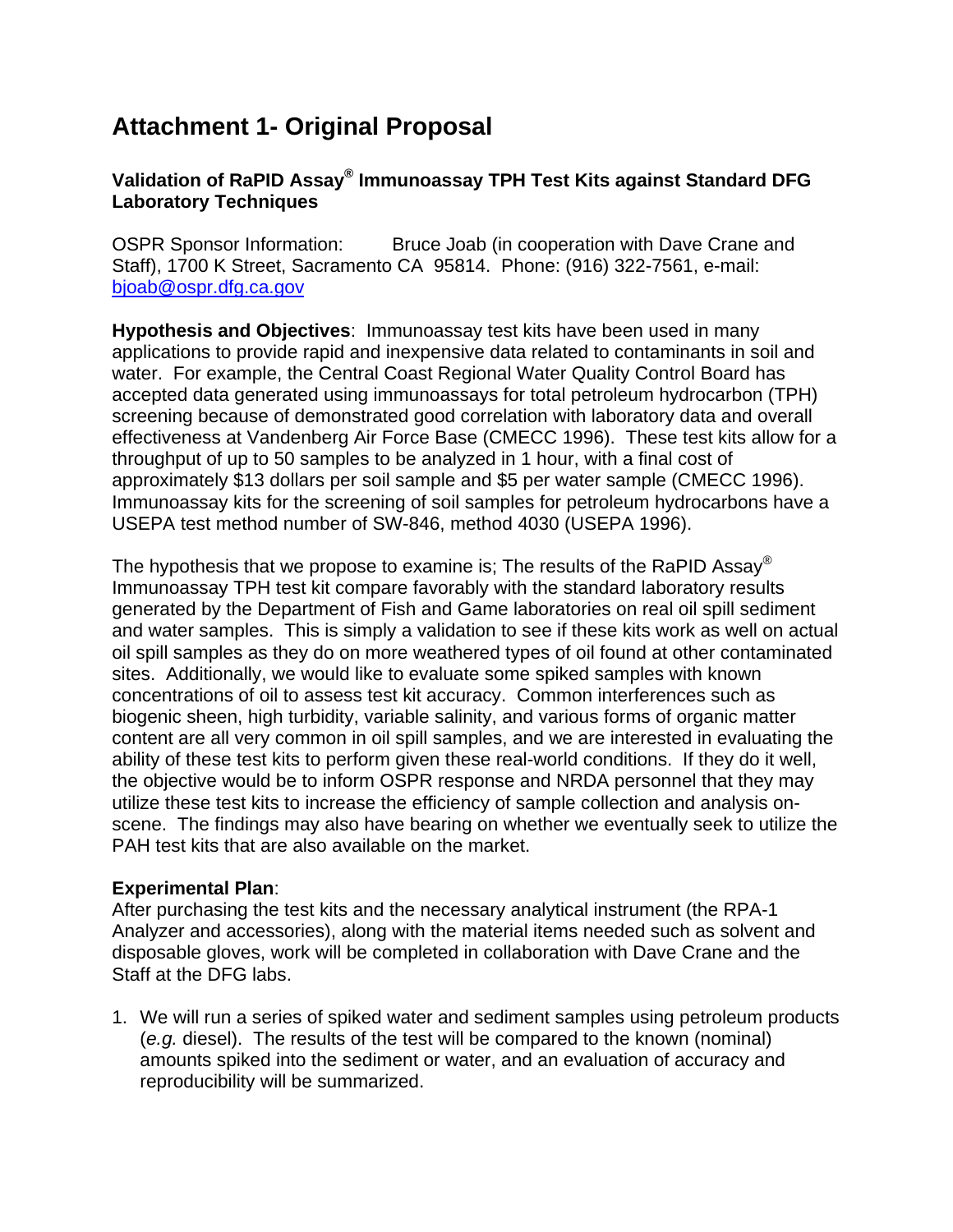- 2. Next, a number of water and sediment samples will be analyzed that have previously been analyzed by the DFG laboratory. A comparison table showing the results from both tests will be compiled, along with a calculated difference between the two.
- 3. A report will be written that summarizes the findings of this work, and will include a recommendation relating to the utility of this test method in oil spill response and NRDA sampling work.

**Significance to OSPR:** This technology allows for rapid analysis of a relatively large amount of samples on-site for a relatively low cost per sample. This capability would allow on-site decision makers to view data quickly, and decide whether a site is "clean" or which samples should be sent in for laboratory analysis based on the screening results that the test kit provides. This information could be used to reduce the amount of non-detect or below reporting limit results that are received from site sampling, and can provide rapid results for clean up crews that have a real interest in knowing when a site is "clean." This last point is especially relevant when rental equipment used in the cleanup effort is on scene adding to response cost by the day or hour. Results from this type of analysis kit can also help NRDA sampling teams decide which samples warrant more definitive analysis for injury assessment purposes, and which are likely to contain undetectable concentrations of TPH.

**Project Duration:** This project is proposed to take 1 year.

- two months to purchase equipment and supplies
- two months to train up and familiarize ourselves with this equipment
- six months to run the validation samples
- two months to summarize the results.

| <b>BUDGET</b>         |                            |  |  |  |
|-----------------------|----------------------------|--|--|--|
| Personnel             | \$0                        |  |  |  |
| Equipment             | \$6,250                    |  |  |  |
| <b>Supplies</b>       | \$750                      |  |  |  |
| Travel                | \$0                        |  |  |  |
| <b>Other Expenses</b> | \$0                        |  |  |  |
| Overhead              | \$0 (no contract required) |  |  |  |
| <b>Total</b>          | \$7,000                    |  |  |  |

## **Estimated budget**:

 $1$  Includes the RPA-1 RaPID Analyzer(photometer), 60 position magnetic separator, Eppendorff repeating pipettor, digital balance and timer, Eppendorff Adjustable Volume Pipettor, Vortex Genie, Test Tubes (polystyrene, 500/box, 12x75mm) 2

 Includes RaPID Assay Total BTEX/TPH 100 tube test kit, pipette tips, nitrile gloves, and other consumables such as absorbent paper)

## **Supplemental Funds**: None

## **Literature Citations**:

California Military Environmental Coordination Committee (CMECC), Chemical Data Quality/Cost Reduction Process Action Team, 1996. *Field Analytical Measurement*